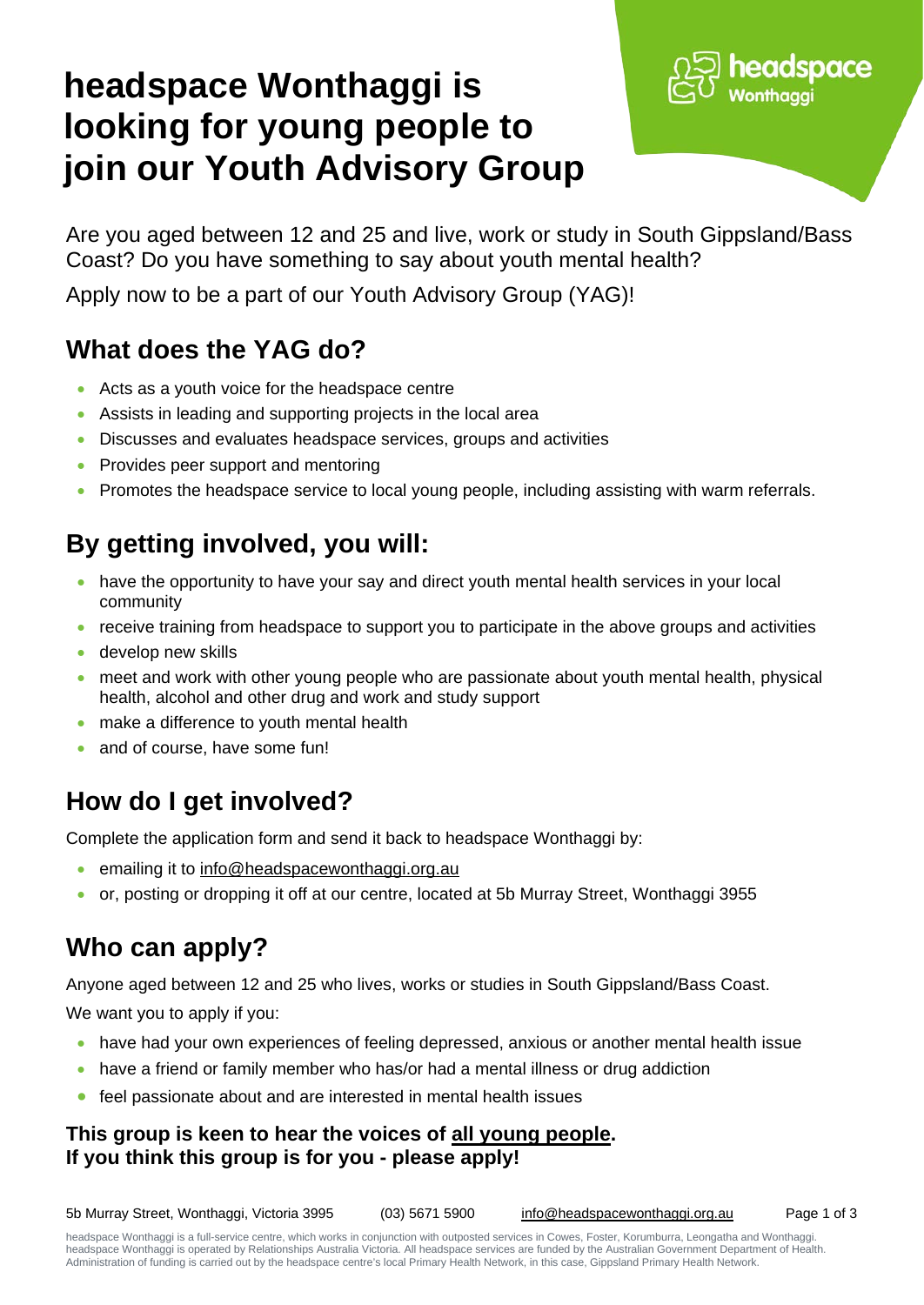

# **Youth Advisory Group Application Form**

| <b>Your details</b>                                                                           |                                                                                                                                    |
|-----------------------------------------------------------------------------------------------|------------------------------------------------------------------------------------------------------------------------------------|
| 1. Name                                                                                       |                                                                                                                                    |
| 2. Mobile                                                                                     |                                                                                                                                    |
| 3. Email                                                                                      |                                                                                                                                    |
| 4. Address                                                                                    | Street:<br>Town:<br>Post code:                                                                                                     |
| 5. Date of birth                                                                              |                                                                                                                                    |
| 6. Pronouns (optional)                                                                        |                                                                                                                                    |
| 7. Are you of Aboriginal or<br><b>Torres Strait Islander</b><br>origin?                       | Aboriginal<br><b>Torres Strait Islander</b><br><b>Aboriginal and Torres Strait Islander</b><br><b>Neither</b><br>Prefer not to say |
| 8. What language(s) do<br>you speak at home?                                                  |                                                                                                                                    |
| 9. Where were you born?                                                                       |                                                                                                                                    |
| 10. Are you from a rural or<br>remote area?                                                   |                                                                                                                                    |
| 11. Do you have a family<br>member with a mental<br>health problem?                           |                                                                                                                                    |
| 12a. Do you identify as<br>currently or previously<br>having a mental health<br>problem?      |                                                                                                                                    |
| 12b. Is this something that<br>you would be happy (and<br>feel comfortable) talking<br>about? |                                                                                                                                    |